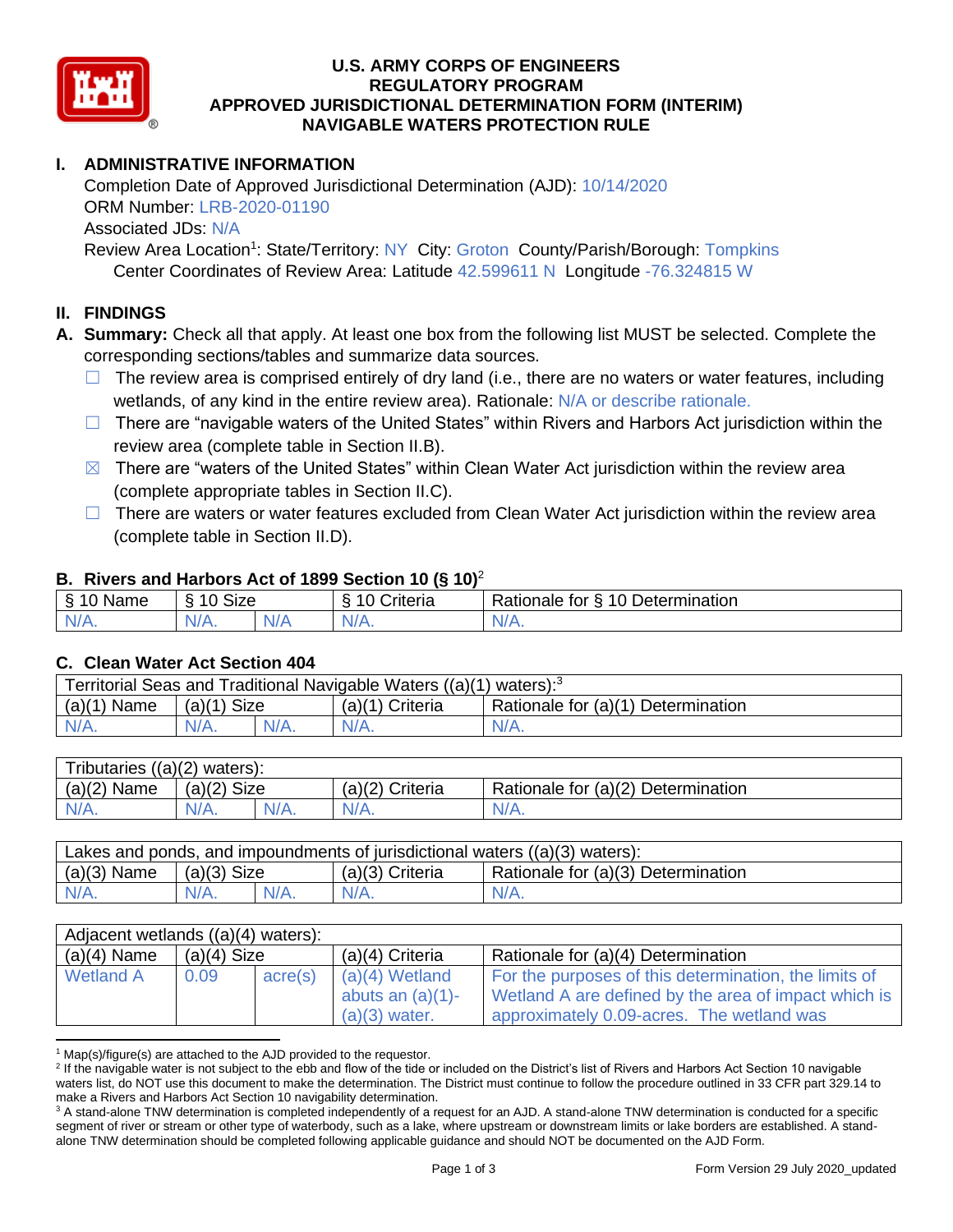

### **U.S. ARMY CORPS OF ENGINEERS REGULATORY PROGRAM APPROVED JURISDICTIONAL DETERMINATION FORM (INTERIM) NAVIGABLE WATERS PROTECTION RULE**

| Adjacent wetlands ((a)(4) waters): |               |                 |                                                                                                                                                                                                                                                                                                                                                                                                                                                                                                                                                                                                                                                                                                                                                                                                                                                                     |  |
|------------------------------------|---------------|-----------------|---------------------------------------------------------------------------------------------------------------------------------------------------------------------------------------------------------------------------------------------------------------------------------------------------------------------------------------------------------------------------------------------------------------------------------------------------------------------------------------------------------------------------------------------------------------------------------------------------------------------------------------------------------------------------------------------------------------------------------------------------------------------------------------------------------------------------------------------------------------------|--|
| $(a)(4)$ Name                      | $(a)(4)$ Size | (a)(4) Criteria | Rationale for (a)(4) Determination                                                                                                                                                                                                                                                                                                                                                                                                                                                                                                                                                                                                                                                                                                                                                                                                                                  |  |
|                                    |               |                 | delineated in accordance with the 1987 Corps of<br><b>Engineers Wetland Delineation Manual and</b><br>Regional Supplement. Wetland A is part of a larger<br>wetland complex located off-site to the<br>east/southeast and bisected by Salt Road (running<br>north/south), an artificial barrier. Salt Road defines<br>the eastern boundary of the subject property. A<br>culvert located under Salt Road allows a direct<br>hydrologic surface connection between the wetland<br>on both sides in a typical year. The off-site portion<br>of the wetland is clearly identified on aerial imagery<br>and directly abuts an unnamed tributary, (a)(2)<br>water, offsite to the southeast. This offsite tributary<br>was confirmed to be an (a)(2) water, exhibiting at a<br>minimum, intermittent flow, based on aerial imagery<br>and an APT assessment (see below). |  |

# **D. Excluded Waters or Features**

| $(b)(12))$ : <sup>4</sup><br>` ((b)(1) ر<br><b>Excluded waters</b><br>- |                   |         |                        |                                              |  |
|-------------------------------------------------------------------------|-------------------|---------|------------------------|----------------------------------------------|--|
| Exclusion<br>Name                                                       | Size<br>Exclusion |         | Exclusion <sup>3</sup> | <b>Rationale for Exclusion Determination</b> |  |
| IN/A.                                                                   | N/A.              | $N/A$ . | $N/A$ .                | $N/A$ .                                      |  |

# **III. SUPPORTING INFORMATION**

- **A. Select/enter all resources** that were used to aid in this determination and attach data/maps to this document and/or references/citations in the administrative record, as appropriate.
	- $\Box$  Information submitted by, or on behalf of, the applicant/consultant: Title(s) and date(s) This information Select. sufficient for purposes of this AJD. Rationale: N/A or describe rationale for insufficiency (including partial insufficiency).
	- $\boxtimes$  Data sheets prepared by the Corps: 1-W 9/15/2020
	- ☒ Photographs: Aerial: Google Earth Pro: 9/24/2016, 5/5/2013, 4/30/2007, 3/28/2006 and 3/27/1997
	- $\boxtimes$  Corps site visit(s) conducted on: 9/15/2020
	- $\Box$  Previous Jurisdictional Determinations (AJDs or PJDs): ORM Number(s) and date(s).
	- ☒ Antecedent Precipitation Tool: *provide detailed discussion in Section III.B*.
	- ☒ USDA NRCS Soil Survey: https://websoilsurvey.sc.egov.usda.gov/App/WebSoilSurvey.aspx accessed 10/7/2020

### ☒ USFWS NWI maps: USFWS NWI Web Mapper https://www.fws.gov/wetlands/Data/Mapper.html accessed 10/7/2020

 $\Box$  USGS topographic maps: Title(s) and/or date(s).

### **Other data sources used to aid in this determination:**

<sup>4</sup> Some excluded waters, such as (b)(2) and (b)(4), may not be specifically identified on the AJD form unless a requestor specifically asks a Corps district to do so. Corps districts may, in case-by-case instances, choose to identify some or all of these waters within the review area.

 $5$  Because of the broad nature of the (b)(1) exclusion and in an effort to collect data on specific types of waters that would be covered by the (b)(1) exclusion, four sub-categories of (b)(1) exclusions were administratively created for the purposes of the AJD Form. These four sub-categories are not new exclusions, but are simply administrative distinctions and remain (b)(1) exclusions as defined by the NWPR.